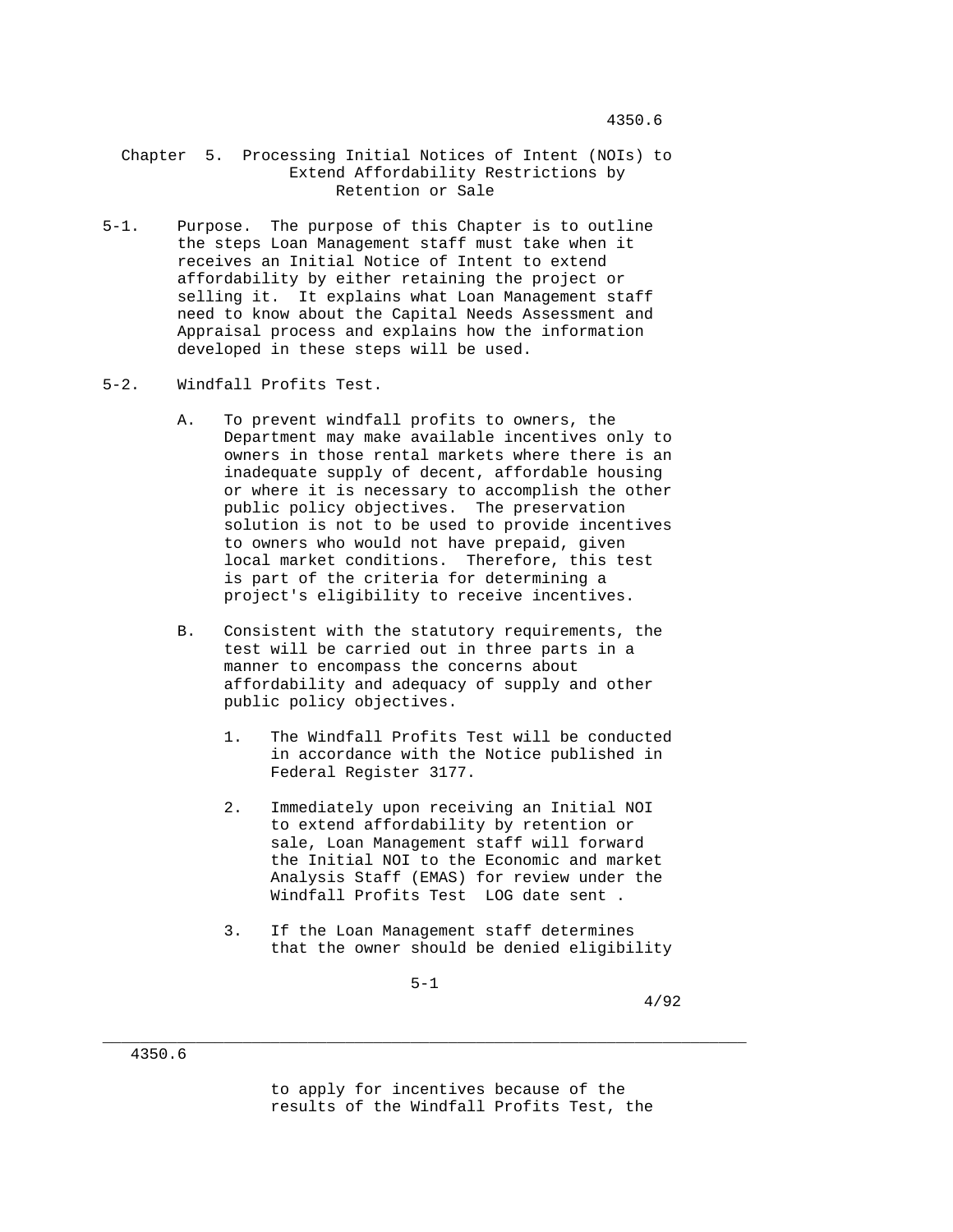owner will be informed within 30 days of submitting an Initial NOI and the process under this Handbook will end. LOG end of process If Loan Management staff determines that the project is eligible to receive incentives, it will continue the process as described in the remainder of this Handbook.

- 5-3. Submission of the Initial Notice of Intent to Housing Programs Branch.
	- A. Concurrently with submission of the Initial NOI to EMAS, Loan Management staff will also forward three copies of the Initial NOI to the Housing Programs Branch, Attention: Architectural and Engineering (A & E) Branch and Valuation Branch. LOG date sent Loan Management staff must also provide the following information:
		- 1. Last three years' physical inspection reports and owner's responses and clearance of findings from the Housing Management loan files;
		- 2. Any correspondence relating to the condition of the project during the last three years;
		- 3. Last three years of project financial statements;
		- 4. As-built plans and specifications (if available);
		- 5. Page 1 of Form HUD-92013, completed by Housing Management;
		- 6. Expiration date of the current Section 8 contracts.
	- B. A & E will perform a Capital Needs Assessment in accordance with Housing Development's Processing Instructions for Implementing Title VI (Implementation Memorandum), but if unable to do

4/92 5-2

# 4350.6

 so, will arrange with the Regional Contracting Officer (RCO) to contract for a Capital Needs Assessment. Within 15 days of receipt of the Initial NOI, the RCO will contract for the Capital Needs Assessment, if applicable, and Housing Development staff will schedule the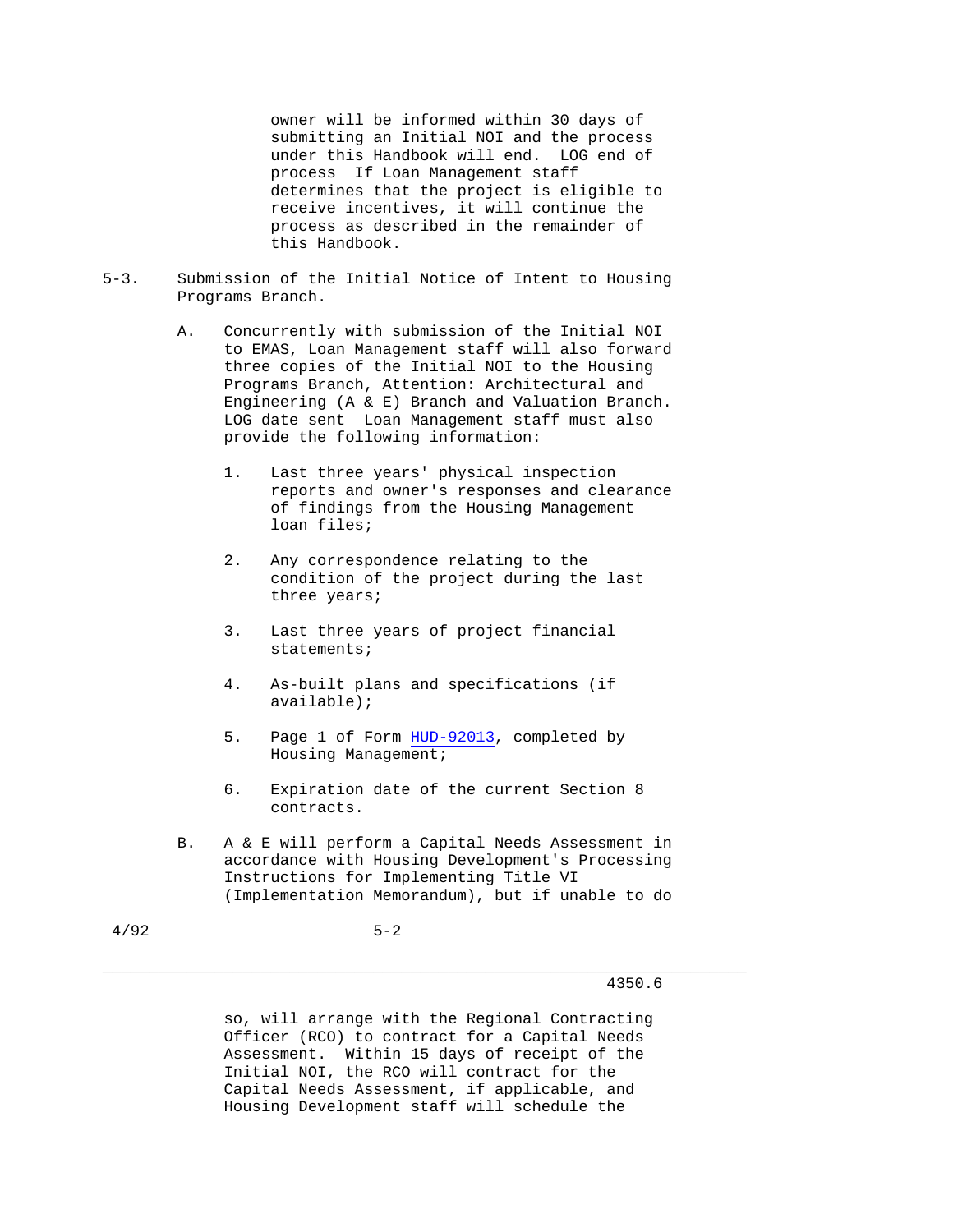Assessment and report the date to the Loan Management Branch. LOG receipt of date for inspection Please note that since a portion of the Capital Needs Assessment, in accordance with Paragraph 5-7, must be completed within 60 days of receipt of the initial NOI, Loan Management staff should not wait for the results of the Windfall Profits Test before scheduling the inspection. The inspection may have to be cancelled if the project does not pass the Windfall Profits Test.

- C. Valuation staff will work with the RCO to contract for an appraisal of the project. The appraisal may have to be cancelled if the project does not pass the Windfall Profits Test.
- 5-4. Information to Owners Who Requested Incentives. Within 20 days of receipt of the Initial NOI to extend affordability restrictions, Loan Management staff will send the Letter to Owner Transmitting Appraisal Guidelines, Appendix 5-1, which contains the information the owner needs to proceed with the Capital Needs Assessment and appraisal process. LOG date sent The information explains:
	- A. The requirements for a Capital Needs Assessment that will be conducted by HUD or a HUD contractor as set forth in Paragraph 5-7 and the Implementation Memorandum. Loan Management staff will tell the owner the scheduled date for the Assessment, if known. Otherwise, the owner will be told that HUD will advise it later of the date and time for the Capital Needs Assessment physical inspection and exit conference.
	- B. The need for, and the rules and guidelines governing an appraisal of the project. All appraisals conducted on eligible low-income

 $5-3$ 

\_\_\_\_\_\_\_\_\_\_\_\_\_\_\_\_\_\_\_\_\_\_\_\_\_\_\_\_\_\_\_\_\_\_\_\_\_\_\_\_\_\_\_\_\_\_\_\_\_\_\_\_\_\_\_\_\_\_\_\_\_\_\_\_\_\_\_\_\_

4/92

### 4350.6

 housing must comply with the "Guidelines for Determining Appraisals of Preservation Value Under the Low-Income Housing Preservation and Resident Homeownership Act of 1990" (Appraisal Guidelines). The owner is responsible for forwarding these guidelines to the appraiser it selects;

 C. The filing deadline for submission of the appraisal which is four months from receipt of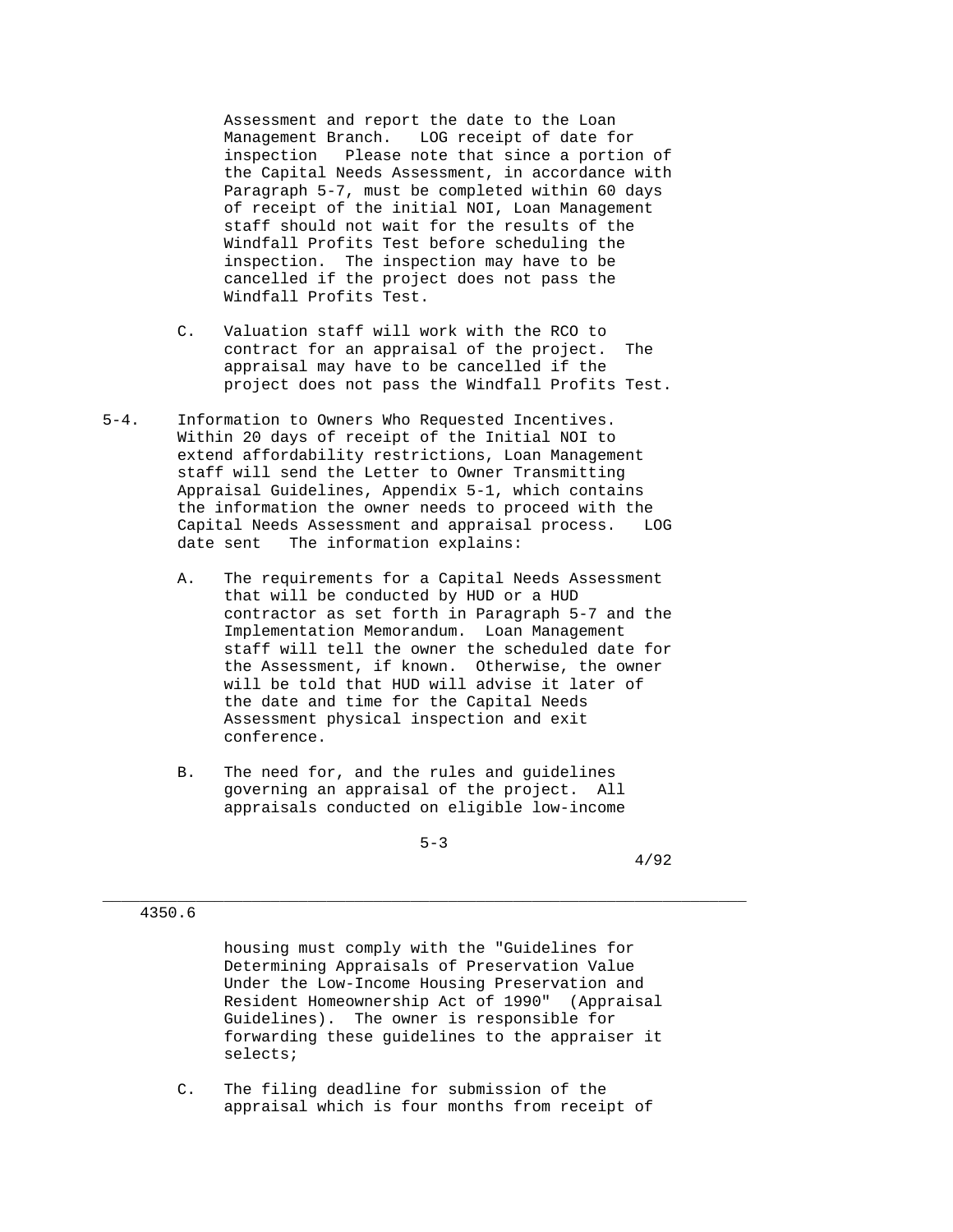the initial NOI;

- D. The need for an appraiser retained by HUD to appraise the project in accordance with the Appraisal Guidelines and inspect the project's financial records in order to make determinations required by Appendix 5-2, Form HUD-9607, Calculation of Information to be Returned to the Owner; and
- E. That HUD will delegate to an appropriate State agency, if applicable, the responsibilities regarding the performance of an appraisal. This statement will be added to Appendix 5-1, if relevant.
- 5-5. Information to Tenants. By means of Appendix 5-1, the owner will be advised that it must post Notice to Tenants, Appendix 5-1A, which advises tenants of the project about the appraisal and the Capital Needs Assessment physical inspection and exit conference. This letter will give tenants and tenant representatives, if any, the right and opportunity:
	- A. To provide input into the Capital Needs Assessment up to the time of the exit conference for the inspection, the date of which will be posted at least two days prior to the inspection;
	- B. For tenant representatives to attend the physical inspection and all tenants to attend the exit conference, for which the date and time will be posted at least two days in advance;

 $4/92$  5-4

4350.6

 C. To be provided further information by both HUD and the owner at various stages of the extension process and to be given further opportunity to comment; and

- D. To obtain the name, address, and phone number of any tenant representative who has been provided this information and who will be expected to consult with, provide guidance to, and act on behalf of the tenants.
- 5-6. Information to State and Local Governments. Simultaneously with sending Appendix 5-1, Loan Management staff will make information about the Capital Needs Assessment and appraisal process available to State and local governments LOG date sent by sending them a copy of Appendix 5-1 and its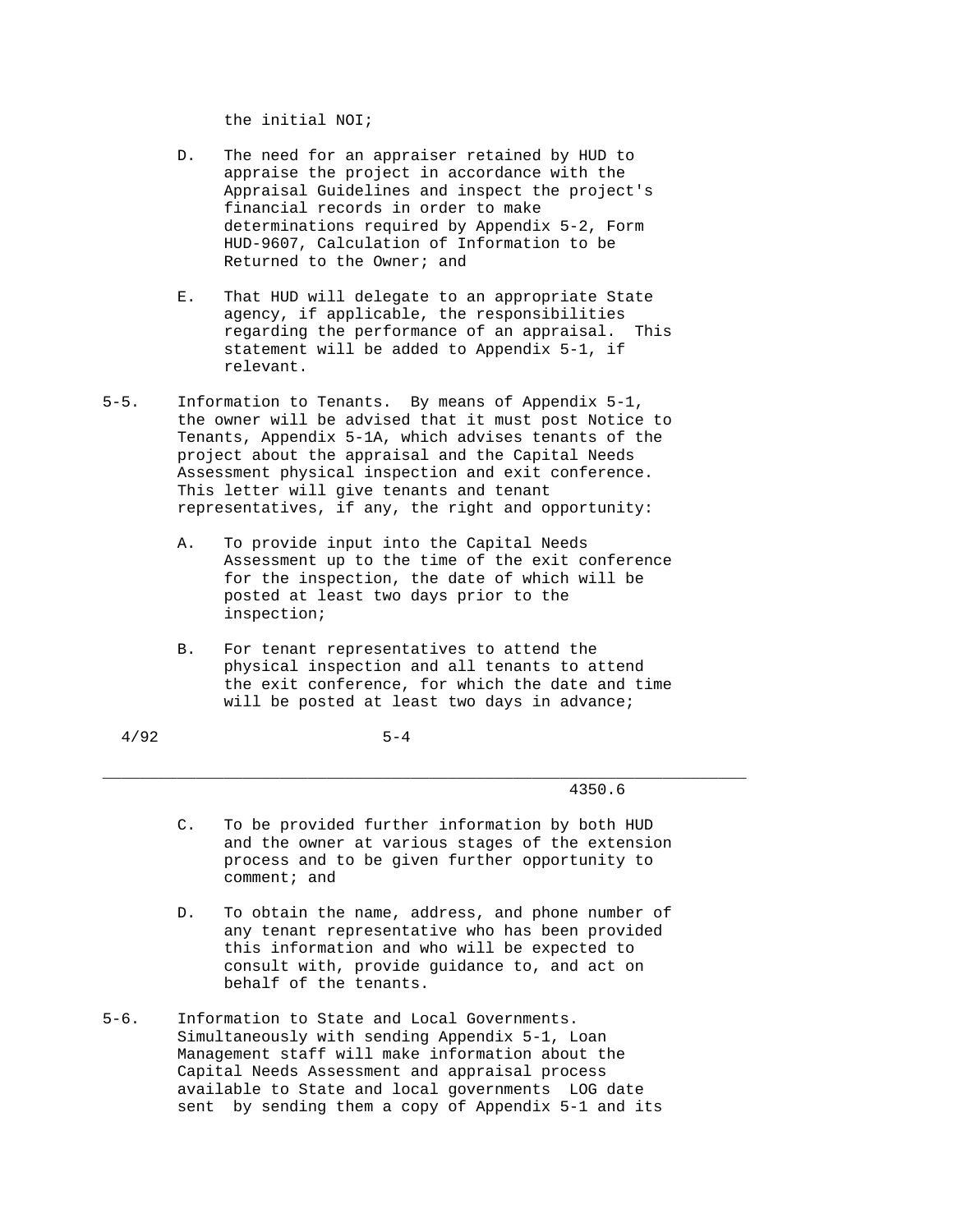attachment, Appendix 5-1A. By means of this letter, Loan Management staff will advise State and local governments that they have the right to provide input into the Capital Needs Assessment, including having local code enforcement officials participate in the physical inspection and exit conference, and to provide further input at various other stages of the decision-making process. Any information provided to the owner under this Chapter, subsequent to the appraisal, will also be provided to the State and local governments.

5-7. Capital Needs Assessment. The Capital Needs Assessment will be conducted in accordance with the Implementation Memorandum. LOG date of Assessment The Assessment will be conducted in two parts: the physical inspection and the exit conference. The exit conference will be held within one day of the physical inspection. At the exit conference, the contractor will discuss the findings of the physical inspection and obtain additional input from those in attendance. A & E Branch will provide Valuation and Loan Management Branches with the results of the first portion of the Capital Needs Assessment within 60 days of the Initial NOI. LOG date received The portion that must be forwarded, at this point, is the portion that refers to the repairs required to bring the property up to good condition, exclusive of HUD regulatory requirements, if not required by the local

 $5-5$ 

4/92

4350.6

 governing body. Valuation Branch will forward the results to HUD's appraiser and Loan Management staff will forward the results to the owner who must forward the information to its appraiser. LOG date sent to owner/appraiser The total Capital Needs Assessment need not be completed until 120 days after receipt of the Initial NOI. The results will be forwarded to the owner for its review at that time. LOG dates received and forwarded

\_\_\_\_\_\_\_\_\_\_\_\_\_\_\_\_\_\_\_\_\_\_\_\_\_\_\_\_\_\_\_\_\_\_\_\_\_\_\_\_\_\_\_\_\_\_\_\_\_\_\_\_\_\_\_\_\_\_\_\_\_\_\_\_\_\_\_\_\_

 Submission of Appraisals. Within four months of filing the Initial NOI, the owner must submit an appraisal, conducted by a qualified appraiser selected by the owner, to the Valuation Branch. LOG date appraisal received At the same time, Valuation Branch must receive an appraisal from an independent qualified appraiser contracted by HUD. LOG date appraisal received Both appraisals will conform to the instructions in the Appraisal Guidelines. Valuation Branch will forward a copy of HUD's appraisal to the owner. LOG date sent Each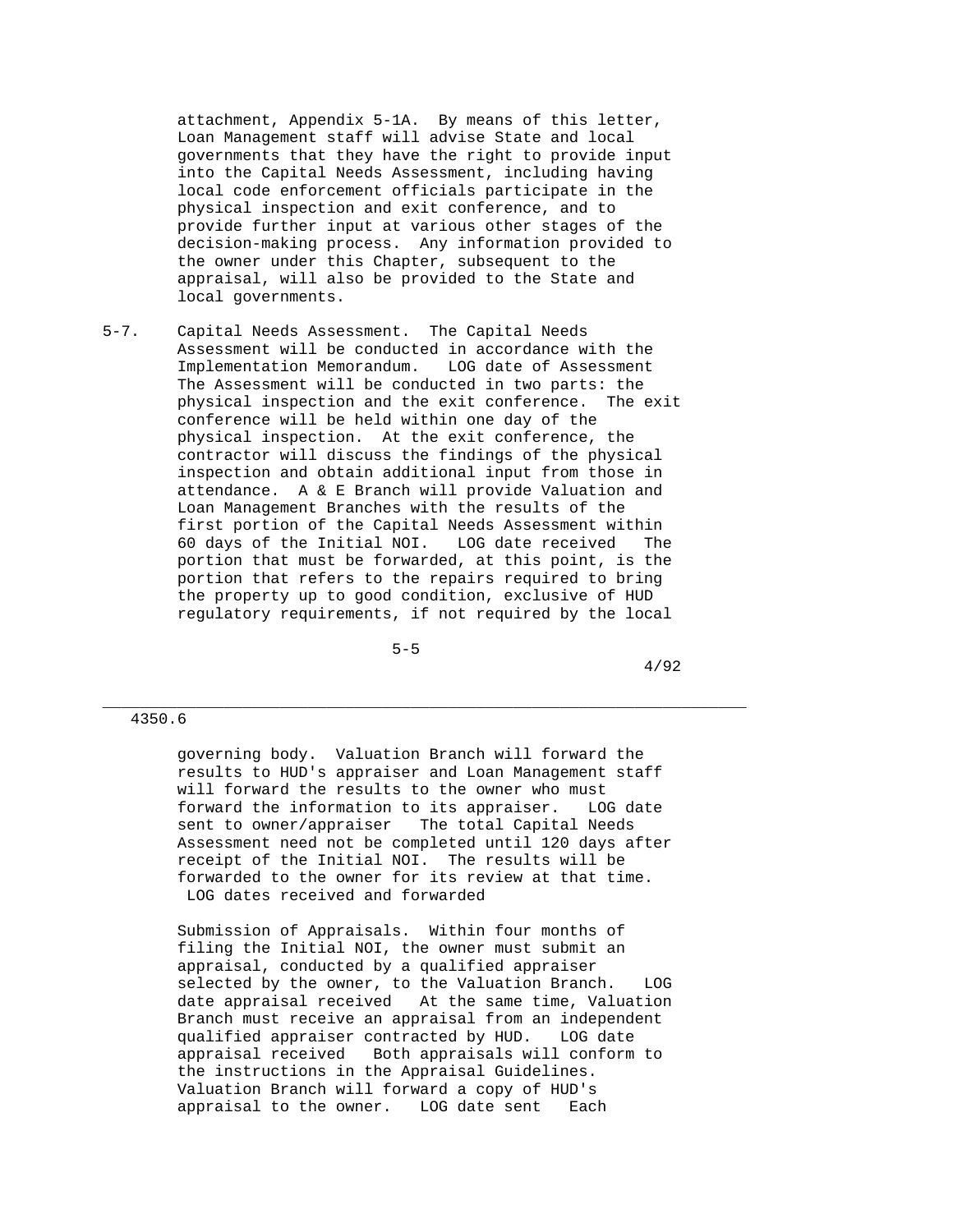appraisal must show two appraised values, Extension Preservation Value (EPV) and Transfer Preservation Value (TPV), in accordance with Paragraphs A. and B. below. Neither appraisal may be more than 30 months old at the time of Plan of Action (POA) approval (unless POA approval was delayed by HUD for reasons beyond the owner's control). All appraisals must be updated if a new Initial NOI to extend affordability is filed for any reason.

- A. Extension Preservation Value: Highest and Best Use as Residential Rental Property. The Appraisal Guidelines require that the appraiser assume the conversion of the project to market rate rental housing for determining the EPV. Other factors that must be taken into account in determining these values include:
	- 1. The Amount of Required Repairs necessary to sustain the property to a good condition consistent with the Implementation Memorandum. A and E staff will determine the repairs that are required to bring the property up to good condition in addition to those required by HUD regulatory

 $5-6$ 

\_\_\_\_\_\_\_\_\_\_\_\_\_\_\_\_\_\_\_\_\_\_\_\_\_\_\_\_\_\_\_\_\_\_\_\_\_\_\_\_\_\_\_\_\_\_\_\_\_\_\_\_\_\_\_\_\_\_\_\_\_\_\_\_\_\_\_\_\_

4/92

4350.6

 requirements. Valuation Branch will provide this data to both appraisers. The appraiser will use the upgrading improvements in determining their costs and will reflect the required repairs and upgrades in the final estimate of the EPV.

- 2. Non-Rehabilitation Costs of converting to market rate rental housing. These would include the costs of conversion of a project occupied by subsidized tenants to one occupied by market rate tenants and the costs of advertising, turnover, vacancies, unpaid rents, evictions, etc.; and
- 3. Operating Expenses. Operating expenses used for the appraisal will be the greater of the following expenses which will be determined by the appraiser(s), subject to HUD's approval:
	- a. Average operating expenses during the preceding three years or the operating expenses for the past year, depending on whether the last year's or the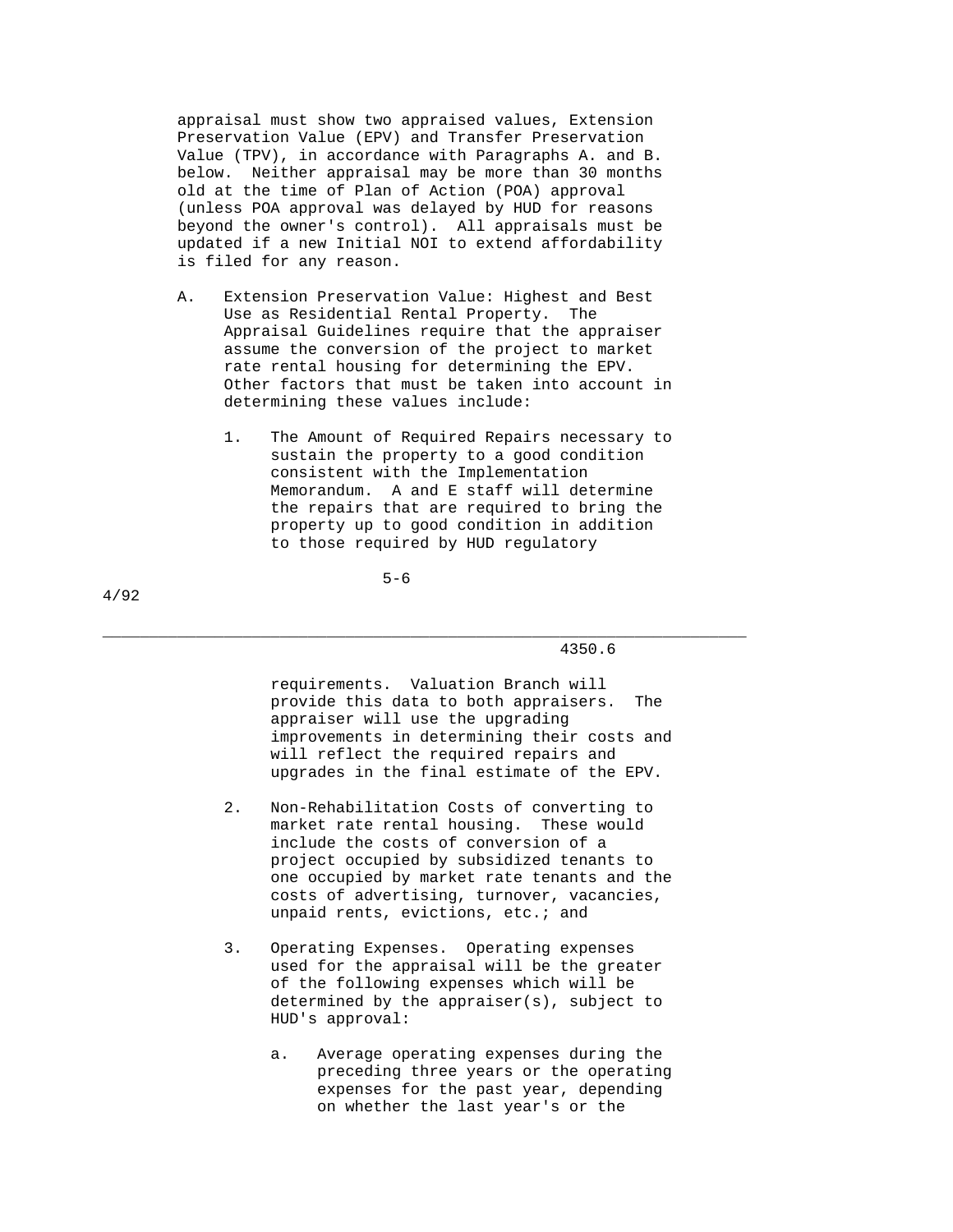average of three year's operating expenses are a more realistic estimate of future expenses; or

- b. Projected operating expenses after conversion.
- B. Transfer Preservation Value: Highest and Best Use. The Appraisal Guidelines require that the appraiser assume conversion of the project to the highest and best use for the property. If the highest and best use is a market rate rental project, the value determination will be the same as in Paragraph A. If the highest and best use is as a condominium, cooperative, etc., the conversion costs will be handled in the same manner as in Paragraph A. If the highest and best use is for another use, the appraiser will determine the rehabilitation, conversion, demolition, and other costs associated with achieving the highest and best use of the

 $5-7$ 

4/92

4350.6

 project. These costs must be reflected in the appraiser's final estimate of the TPV. Depending on what the highest and best use for the project is determined to be, the issues outlined in Paragraph A above should be addressed. Projected operating expenses after conversion must be used if the project is being appraised for purposes other than as rental housing.

- A. Review of Appraisals. Upon receipt of the appraisals submitted by the owner and by HUD's appraiser, valuation Branch will review the appraisals for accuracy, sufficiency, and compliance with the Appraisal Guidelines. The Valuation Branch may consult with both appraisers, if necessary. The appraised values will be accepted if they meet the review requirements.
- B. Determination of Values. Within 30 days of receipt of the appraisals, Valuation Branch will determine the two reconciled preservation values. LOG date of determination If necessary, Valuation staff will hold discussions with both appraisers and the owner in order to reconcile the differences. As a final recourse to achieve reconciliation, the owner may wish to

<sup>5-9.</sup> Reconciliation of Appraisals.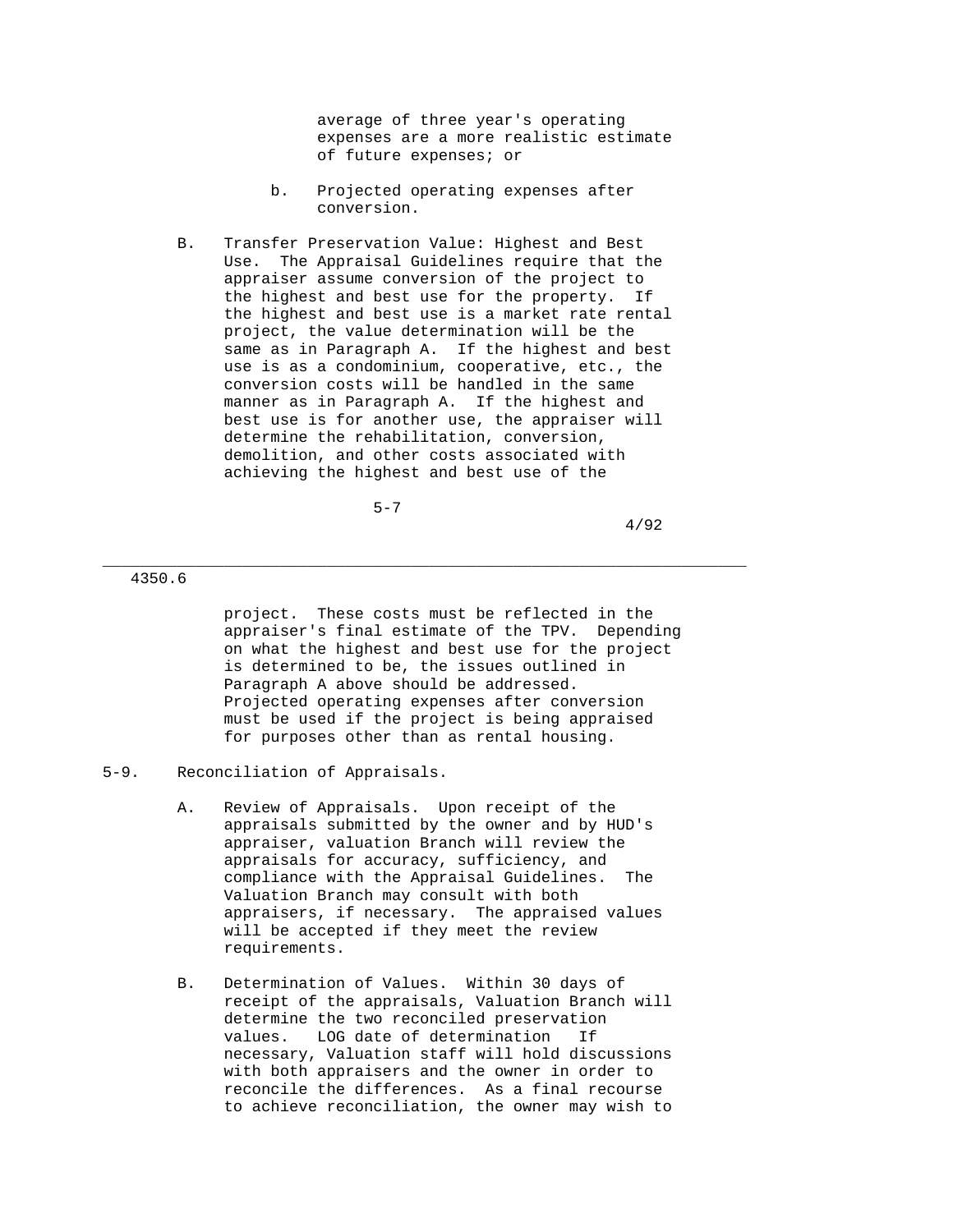accept an appraised value in accordance with the guidelines below.

- 1. The values determined by the owner's appraisal will be used in all cases where the values do not exceed 105 percent of the value in HUD's appraisal.
- 2. If either of the owner's appraised value(s) exceed 105 percent of HUD's comparable value, Valuation Branch will negotiate with both appraisers in an attempt to bring the two appraised values into the required range, giving them an opportunity to reconcile the differences.

 $5-8$ 

4/92

4350.6

 3. If the appraisers cannot agree on a reconciled range which meets the criteria in Paragraph 2 above, the owner may agree to accept 105 percent of HUD's appraised value as the reconciled value, so that a third appraisal will not be required.

- 4. If either or both EPV or TPV cannot be reconciled in accordance with Paragraphs 1 through 3 above, a third appraisal must be conducted for either or both values, depending on which are not reconciled. The third appraisal will be conducted in accordance with Paragraph 5-10.
- 5-10. Third Appraisal. A third appraisal will be conducted if the owner wishes a third appraisal to establish a value for one or both unreconciled value(s). The owner should be advised of the timeframe for selecting the appraiser in accordance with Paragraph A. below.
	- A. The appraiser for the third appraisal must be selected by the end of six months from the date that the Initial NOI was filed (or one month from the date the owner requests a third appraisal), whichever is sooner. LOG date appraiser selected
	- B. Loan Management staff must send appraisal guidelines and the results of the Capital Needs Assessment to the third appraiser. However, Loan Management staff will not give information about the first two appraisals to the third appraiser.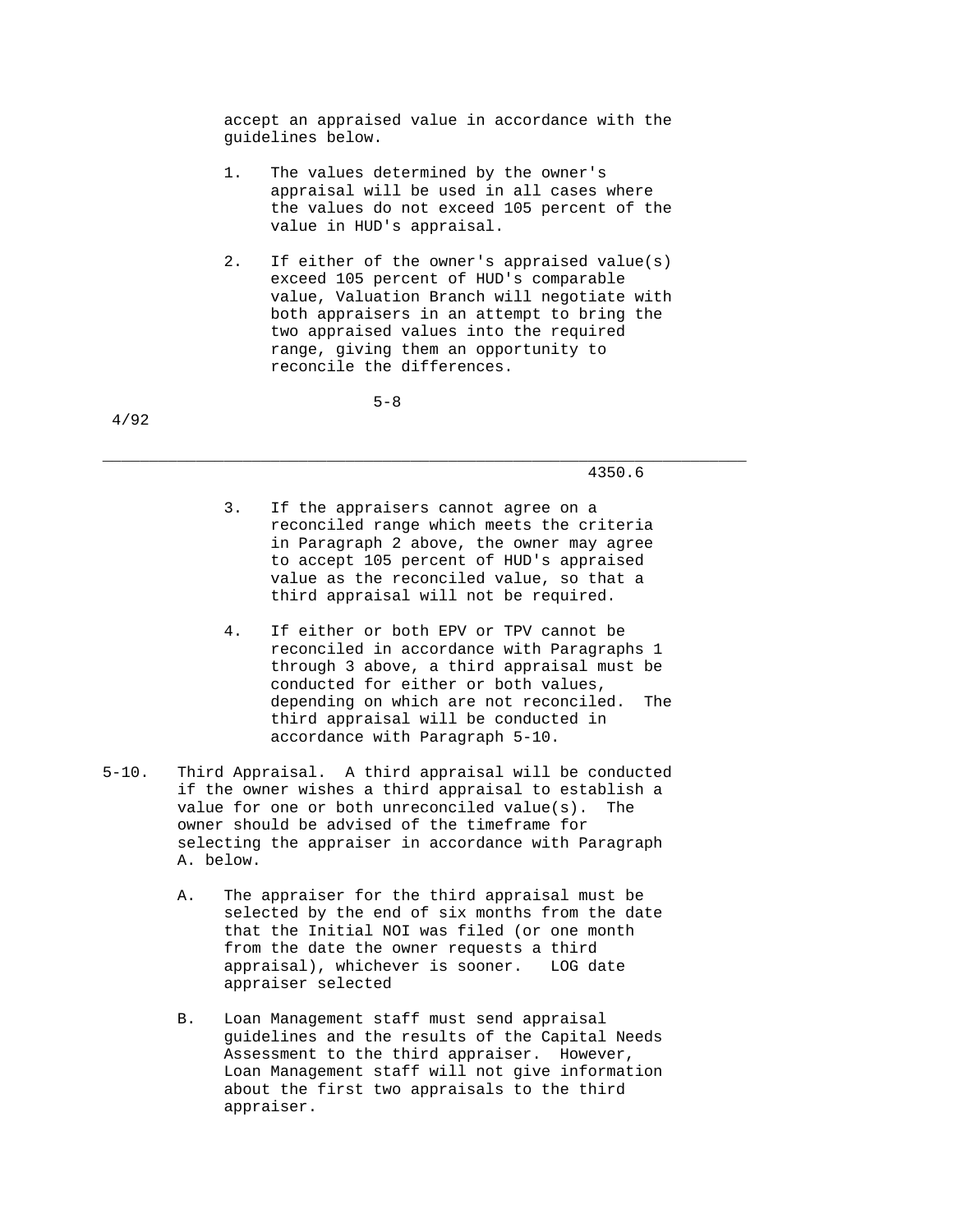- C. The appraiser will be selected and contracted with by the owner from a list provided by HUD.
- D. The owner will provide the appraiser the Appraisal Guidelines. The owner will be advised that it must not provide the appraiser with any information from the previous appraisals.
- E. The appraiser must submit the third appraisal to the Valuation Branch within two months of

 $5-9$ 

4/92

# 4350.6

 accepting the assignment. LOG date received The owner must be sent a copy of the third appraisal for review LOG date sent

- F. Third appraisal results will be binding subject to HUD and owner review for compliance with Appraisal Guidelines and regulations. This is true even if the value(s) determined is/are higher or lower than the value(s) in both previous appraisals.
- G. Upon completion of an acceptable third appraisal, the owner submits a copy of the appraisal and an invoice for the full amount to the RCO. HUD will pay half the amount on the invoice.
- 5-11. Sending Information to Owners. Within nine months of receipt of the Initial NOI:
	- A. Valuation staff must complete its review and calculate the figures described in Paragraph 5-12.
	- B. Valuation staff must complete Form HUD-9607.
	- C. Loan Management staff must work with the Valuation Branch to complete Letter to Owner Transmitting Information for Extending of Affordability Restrictions Through Retention or Sale, Appendix 5-3.
	- D. Loan Management staff must send Form HUD-9607 and Appendix 5-3 to the owner, along with Appendices 5-3A, and 5-3B, which address repairs and sales and 5-3C, the Notice to Tenants. LOG date sent The letter instructs the owner to post this information at all affected buildings.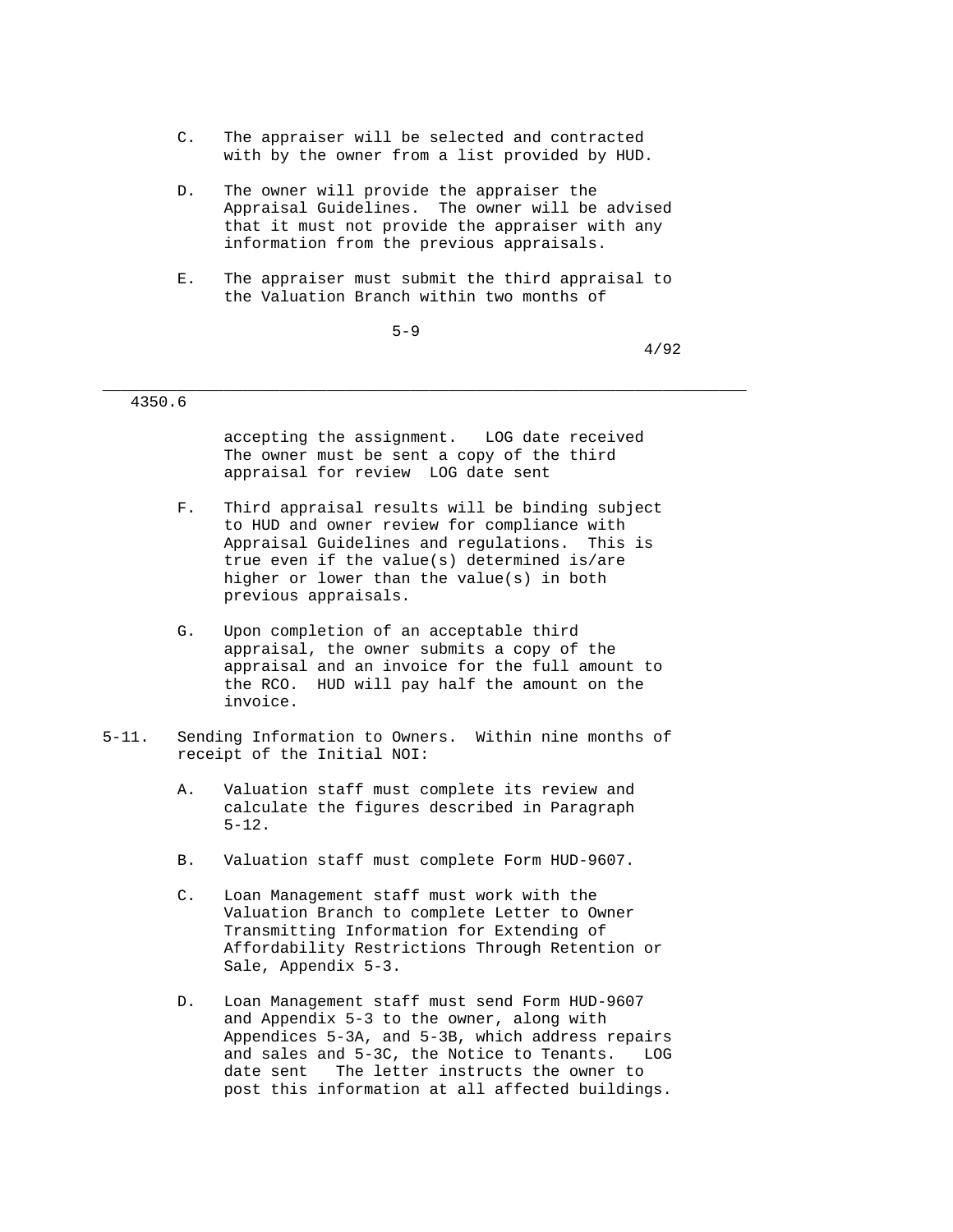5-12. Calculating Figures from Appraisal Data. Valuation Branch will calculate the following figures from the appraisal data, working jointly with Loan Management staff when necessary. The owner will use this information to determine whether to retain or sell the project.

5-10

\_\_\_\_\_\_\_\_\_\_\_\_\_\_\_\_\_\_\_\_\_\_\_\_\_\_\_\_\_\_\_\_\_\_\_\_\_\_\_\_\_\_\_\_\_\_\_\_\_\_\_\_\_\_\_\_\_\_\_\_\_\_\_\_\_\_\_\_\_

4/92

4350.6

- A. Preservation Values. See Sections I and II on Form HUD-9607.
- B. Preservation Equity. See Sections III and IV on Form HUD-9607.
- C. Annual Authorized Return to Owner. (See Section V on Form HUD-9607.) Restrictions on its receipt will be in accordance with Chapter 8 Reserved .
- D. Federal Cost Limit. See Section VI on Form HUD-9607 for the market area (or relevant local market, if applicable) in which the project is located. The Federal Cost Limit (FCL) does not represent the unit rents that will actually be charged at the project after the incentives are granted or any transfer takes place. It does represent the maximum rent that may be supported by incentives. The limit is the same for any one project whether the owner chooses retention or transfer.
- E. The Aggregate Preservation Rents. See Sections VII and VIII on Form HUD-9607 for the project are the total annual gross rents needed by the project to pay specific costs. These rents will be used solely for the purposes of comparison against the FCL and will not necessarily reflect the final rents that will be needed to operate the project. Two preservation rents will be calculated:
	- 1. Extension Preservation Rent. The extension preservation rent (EPR) is the gross potential annual income for the project, as determined by HUD, which would be required to support:
		- a. The annual authorized return on equity used as an incentive for the current owner to maintain affordability over and above any amount needed to support debt service coverage for the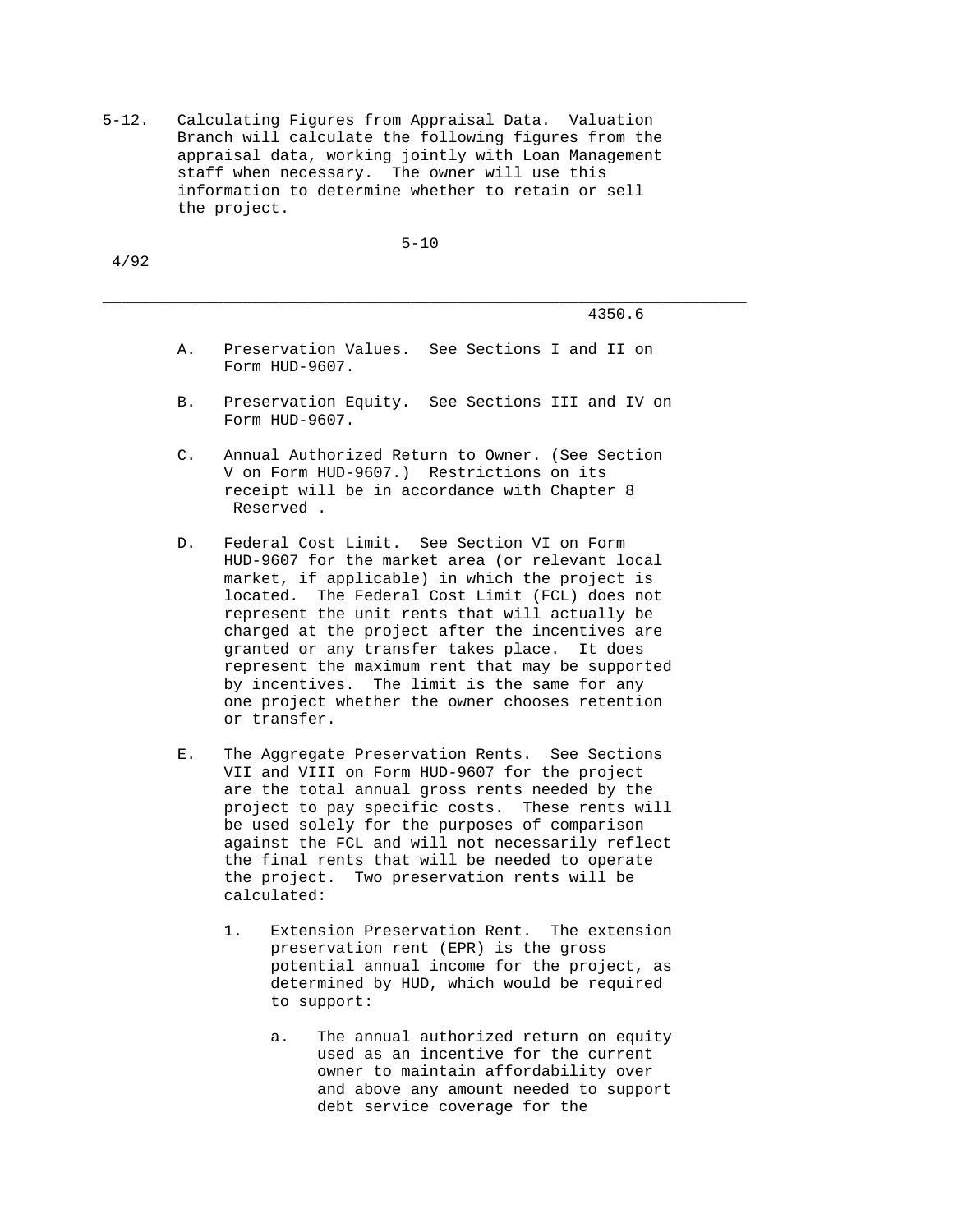underlying mortgage and any rehabilitation loans on the project;

| ٧ |  |  |
|---|--|--|
|   |  |  |

\_\_\_\_\_\_\_\_\_\_\_\_\_\_\_\_\_\_\_\_\_\_\_\_\_\_\_\_\_\_\_\_\_\_\_\_\_\_\_\_\_\_\_\_\_\_\_\_\_\_\_\_\_\_\_\_\_\_\_\_\_\_\_\_\_\_\_\_\_

| 4350.6 |                |                                                                                                                                                                                                                                                                                                                                                       |
|--------|----------------|-------------------------------------------------------------------------------------------------------------------------------------------------------------------------------------------------------------------------------------------------------------------------------------------------------------------------------------------------------|
|        | b.             | Debt Service, including debt service<br>coverage, on any rehabilitation loan<br>which the Capital Needs Assessment has<br>determined necessary, in accordance<br>with the Implementation Memorandum.<br>This calculation must take into<br>account:                                                                                                   |
|        |                | i.<br>That any grants for<br>rehabilitation anticipated to be<br>provided by State or Local<br>Governments have been deducted<br>from the amount of any loan<br>required;                                                                                                                                                                             |
|        |                | ii.<br>The assumption that the loan has<br>a market rate of interest and a<br>20-year amortization period;                                                                                                                                                                                                                                            |
|        |                | iii. The assumption that only 90<br>percent of rehabilitation costs<br>may be provided by a loan; and                                                                                                                                                                                                                                                 |
|        |                | iv.<br>That the rehabilitation<br>requirements and projected costs<br>which the Capital Needs<br>Assessment determines for this<br>purpose do not necessarily<br>reflect the final rehabilitation<br>requirements and/or costs when<br>the incentives are granted.                                                                                    |
|        | $\mathsf{c}$ . | Debt Service, including debt service<br>coverage, on the federally-assisted<br>mortgage for the project;                                                                                                                                                                                                                                              |
|        | d.             | Project operating expenses as<br>determined by a consultation between<br>the Valuation Branch and Loan<br>Management staff.<br>NOTE: Any expense<br>that is paid by the tenants (Personal<br>Benefit Expense) must be included in<br>the project expense estimate.<br>These<br>expenses will assume that all required<br>repairs have been completed; |

5-12

4350.6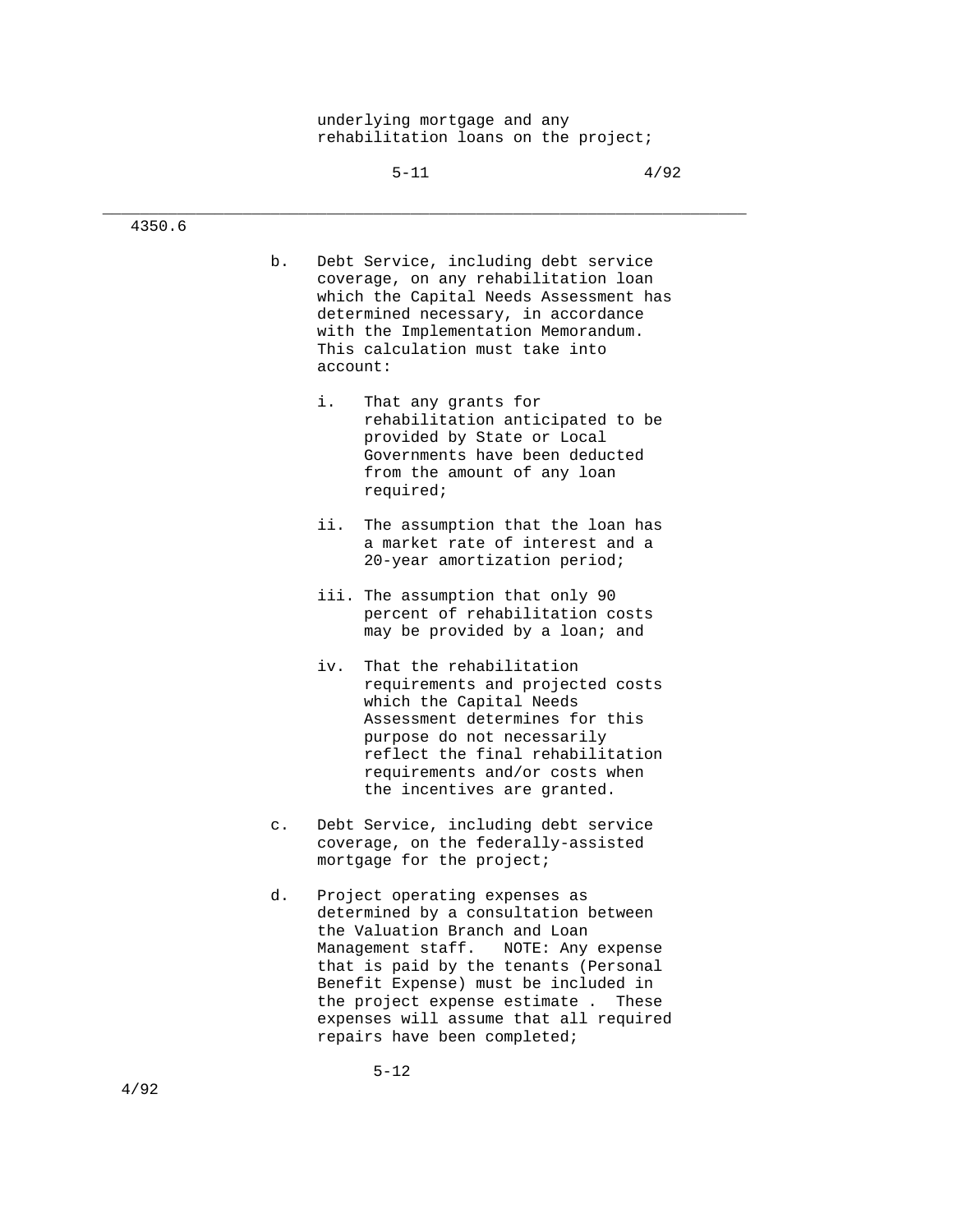- e. Adequate reserves, as determined by Valuation, based on the Capital Needs Assessment. The amount of reserve deposits used will be the amount which, when added to existing reserves, are sufficient to maintain the project after required repairs have been made to bring the project to Housing Quality Standards; and
- f. Three percent vacancy allowance.

\_\_\_\_\_\_\_\_\_\_\_\_\_\_\_\_\_\_\_\_\_\_\_\_\_\_\_\_\_\_\_\_\_\_\_\_\_\_\_\_\_\_\_\_\_\_\_\_\_\_\_\_\_\_\_\_\_\_\_\_\_\_\_\_\_\_\_\_\_

- 2. Transfer Preservation Rent. The transfer preservation rent (TPR) is the gross potential annual income for the project, as determined by HUD, which would be required to support:
	- a. Debt Service, including debt service coverage, on a loan for acquisition, which may not exceed 95 percent of Transfer Preservation Equity, and the requirements set forth in Chapter 8 Reserved ;
	- b. Debt Service, including debt service coverage, on any rehabilitation loan which the Capital Needs Assessment has determined necessary, in accordance with the Implementation Memorandum. This calculation must take into account:
		- i. That any grants for rehabilitation anticipated to be provided by State or Local Governments have been deducted from the amount of any loan required;
		- ii. The assumption that the loan has a market rate of interest and a 20-year amortization period;
- $5-13$   $4/92$

# 4350.6

- iii. The assumption that only 90 percent of rehabilitation costs may be provided by a loan; and
- iv. That the rehabilitation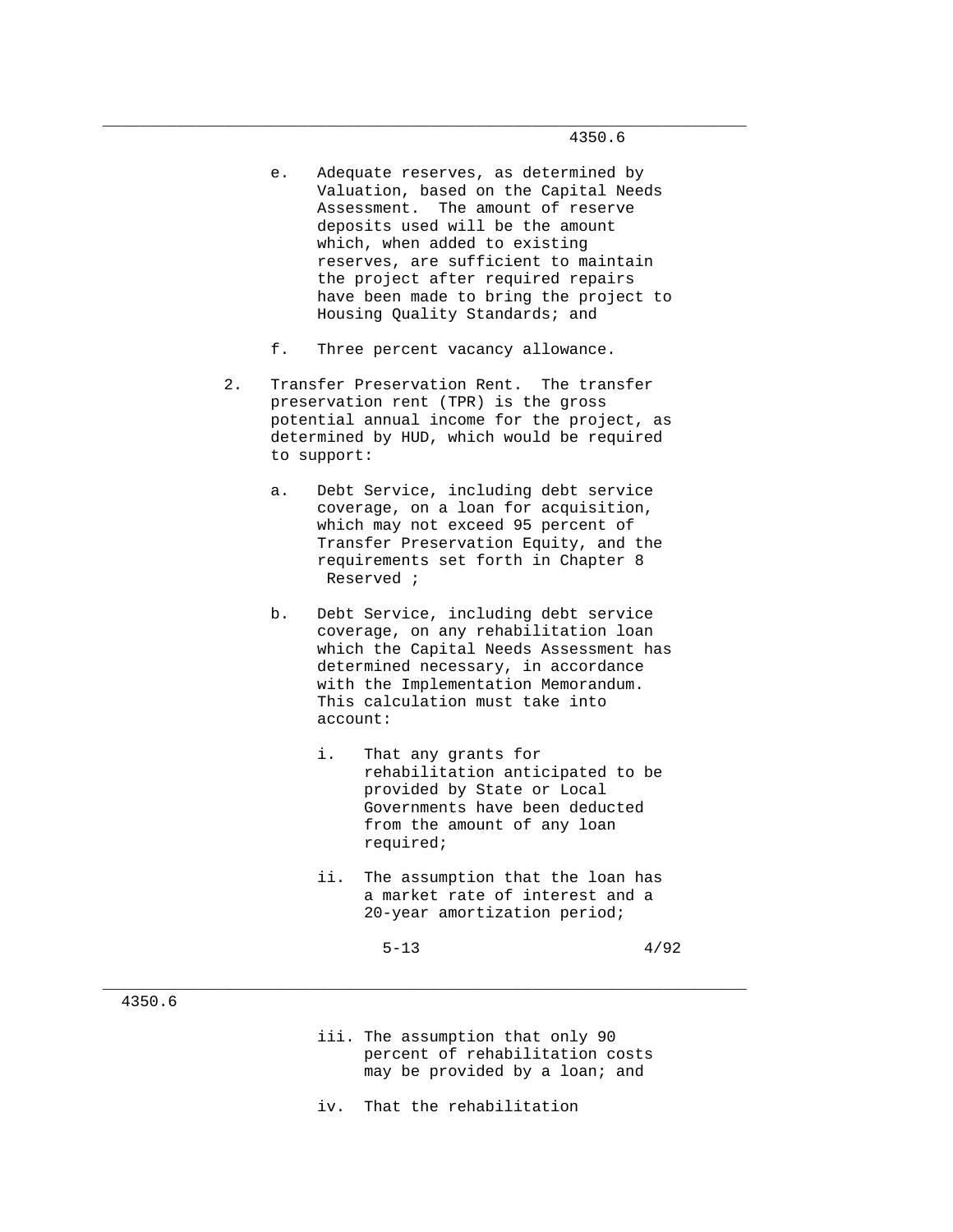requirements and projected costs which the Capital Needs Assessment determines for this purpose do not necessarily reflect the final rehabilitation requirements and/or costs when the incentives are granted.

- c. Debt Service, including debt service coverage, on the federally-assisted mortgage for the project;
- d. Project operating expenses as determined by the Valuation Branch in consultation with the Loan Management staff. NOTE: Any expense that is paid by the tenants (Personal Benefit Expense) must be included in the project expense estimate. These expenses will assume that all required repairs have been completed;
- e. Adequate reserves, as determined by Valuation, based on the Capital Needs Assessment. The amount of reserve deposits used will be the amount which, when added to existing reserves, are sufficient to maintain the project after required repairs have been made to bring the project to Housing Quality Standards; and
- f. Three percent vacancy allowance.
- F. Comparison of Preservation Rents and Federal Cost Limit.
	- 1. Owner's Options. (See Section IX on Form HUD-9607.) Both EPR and TPR are compared to the FCL to determine the owner's options when submitting a POA. These options are

\_\_\_\_\_\_\_\_\_\_\_\_\_\_\_\_\_\_\_\_\_\_\_\_\_\_\_\_\_\_\_\_\_\_\_\_\_\_\_\_\_\_\_\_\_\_\_\_\_\_\_\_\_\_\_\_\_\_\_\_\_\_\_\_\_\_\_\_\_

5-14

4/92

4350.6

 explained to the owner, along with a summary of the above factors, in Appendix 5-3. They are also described in Chapter 6.

 2. Transfer Preservation Rent Exceeds the Federal Cost Limit. (See X on Form HUD-9607.) In order to help owners make an informed choice of available options, in all cases where TPR exceeds the FCL, Loan